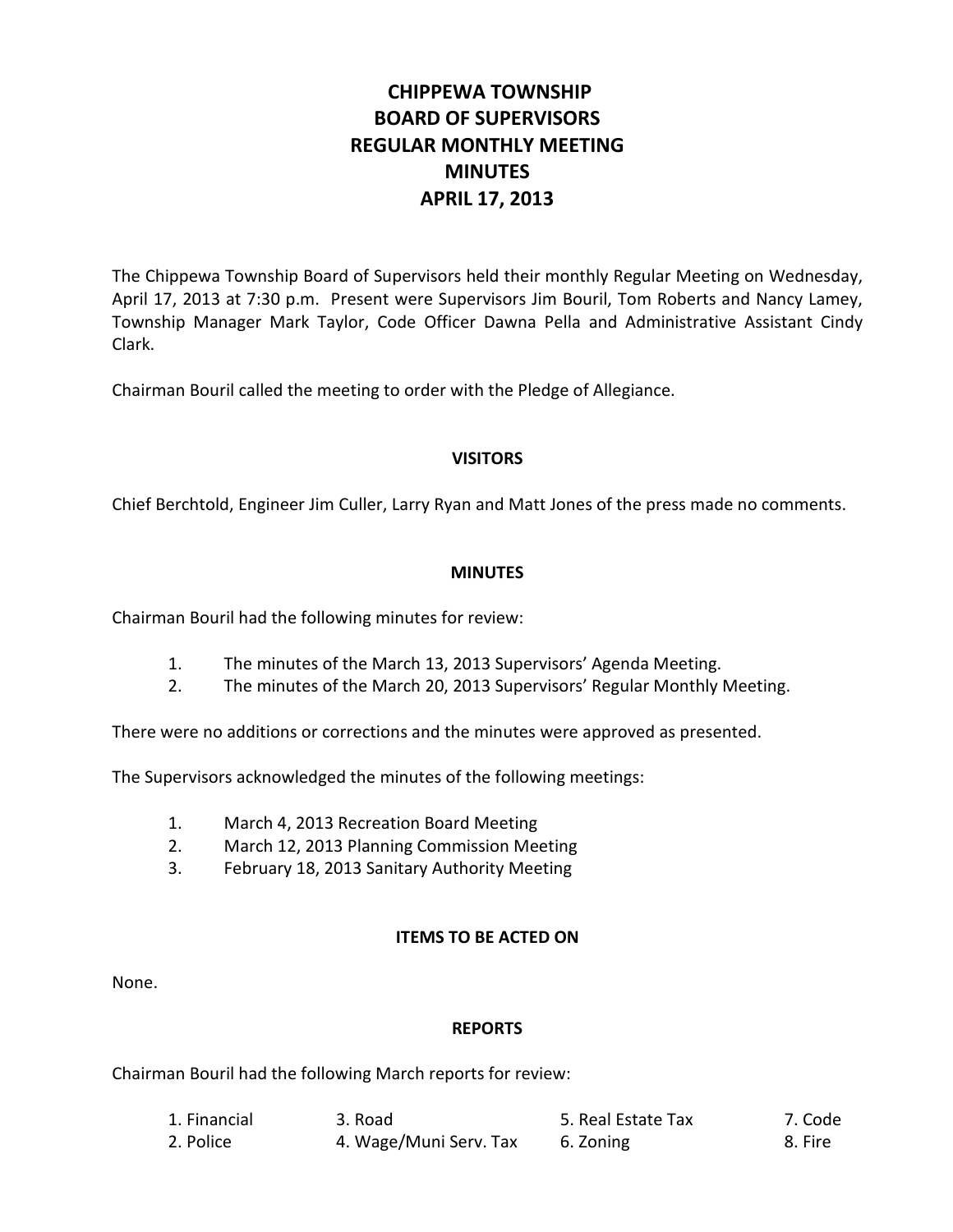### **MANAGER'S REPORT**

Manager Mark Taylor had the following items for discussion:

1. Traffic Monitoring:

Manager Taylor said that he and Chief Berchtold have discussed monitoring streets due to complaints about speeders from residents. The Chief has made sure that the units and devices are up to speed. The police will choose 3 areas and monitor them for a month. The officers will log in so it can be determined when the officers were in certain areas and when they were not in those areas. The officers will issue warnings, written warnings or citations. They will rotate to different areas. The Manager said that if residents complain that police have not been in their area, they can show them the log. He said that the Supervisors are welcome to give input to him or to the Chief on this. Chairman Bouril said this is a good idea.

2. Ordinance 246:

The hearing on the sign ordinance will be held at 7:15 p.m. on May  $15^{th}$ .

#### 3. Eagle Scout Project:

Matt Hutchinson, who will be doing an Eagle Scout Project for the Library/Township, plans to attend a Supervisors' meeting in the future, when he has more information on his project, and has figured out the costs, etc.

#### 4. Computer donation:

Manager Mark Taylor again thanked Sheryl Monahan for her donation of computers and a printer for the I. S. and Gertrude Sahli Nature Park. A thank you letter has been prepared for her and it is ready for signatures.

5. Sun Shade:

The sun shade for the playground behind the Municipal Building should be completed on April 24<sup>th</sup>. Manager Taylor said that he closed the playground due to the setting of the poles. He felt there may be safety issues. The signs he placed in the area indicate that the playground should reopen on April  $25^{th}$ .